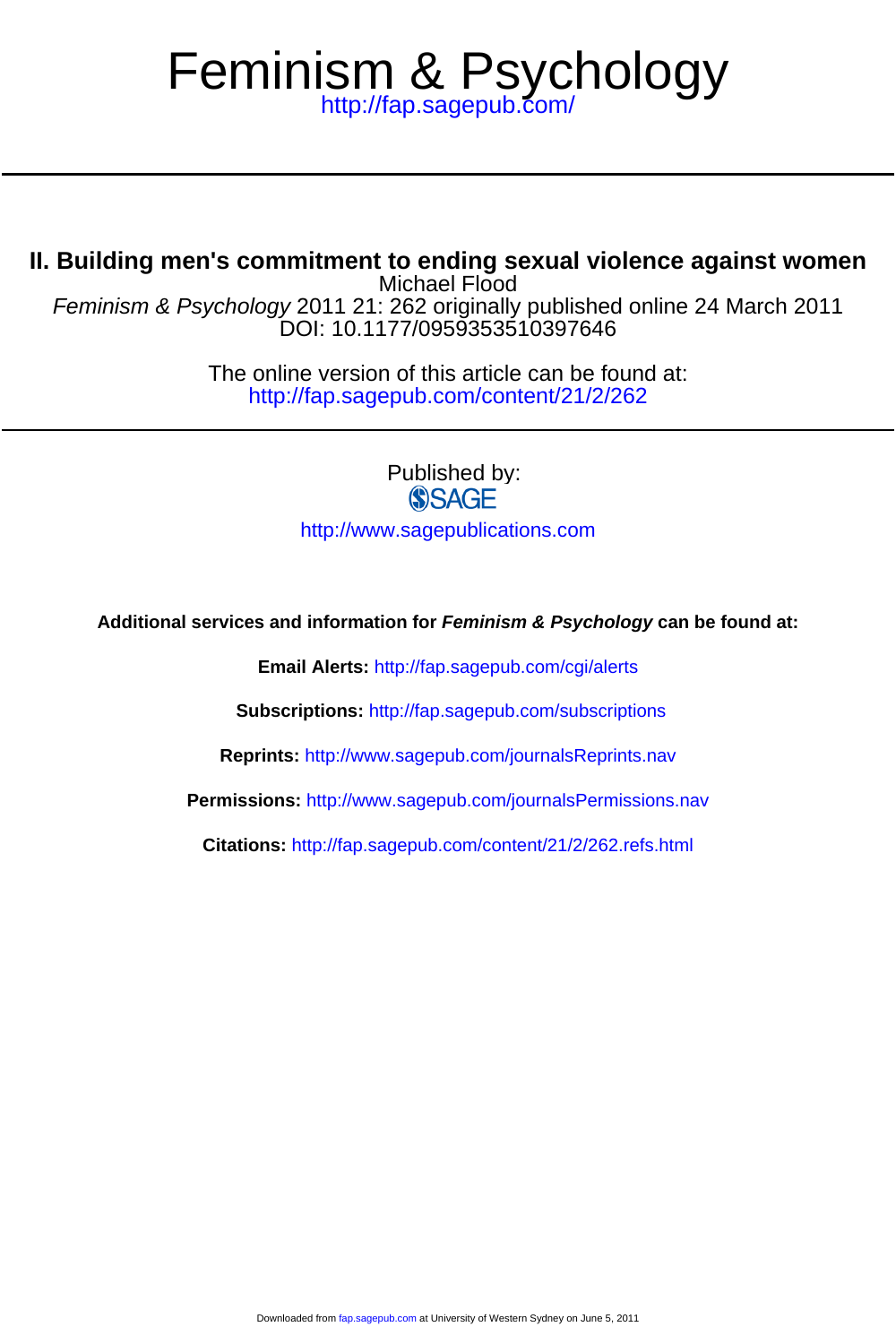

# II. Building men's commitment to ending sexual violence against women

Feminism & Psychology 21(2) 262–267 ! The Author(s) 2011 Reprints and permissions: sagepub.co.uk/journalsPermissions.nav DOI: 10.1177/0959353510397646 fap.sagepub.com



### Michael Flood

School of Social Sciences, Media and Communications, Faculty of Arts, University of Wollongong, Australia

Efforts to prevent sexual violence against women and girls now increasingly take as given that they must engage men and boys. The theatre-based intervention described in the previous issue of Feminism & Psychology (Rich, 2010) is one of a wave of programmes and strategies focused on males. Using that intervention as a springboard, this article asks: why should we engage men and boys in preventing violence against women, what strategies are under way and do they work? Educational interventions among males often invite them to become active or pro-social bystanders, taking action to stop the perpetration of specific incidents of violence, reduce the risks of violence escalating and strengthen the conditions that work against violence occurring (Powell, 2010: 6–7). However, engaging men in challenging rape-supportive norms and behaviours is hard work. This article concludes by discussing the barriers to, and supports for, men's bystander interventions.

There is a compelling rationale for addressing men in ending violence against women, with three key elements. First, while most men do not use violence against women, particularly in its bluntest forms, when violence occurs it is perpetrated overwhelmingly by men. Second, constructions of masculinity play a crucial role in shaping men's perpetration of violence against women. This is true in terms of individual men's attitudes, gender inequalities in families and relationships, and the gendered organization of communities and entire societies (Flood, in press). Third, men themselves must change, taking both personal and collective action, if men's violence against women is to be eliminated.

There are growing efforts to involve boys and men in various capacities associated with the prevention of violence against women: as participants in education programmes, as targets of social marketing campaigns, as policy makers and gatekeepers, and as activists and advocates. A 'spectrum' of prevention strategies have

Corresponding author:

Michael Flood, School of Social Sciences, Media and Communications, Faculty of Arts, University of Wollongong, NSW 2522, Australia Email: mflood@uow.edu.au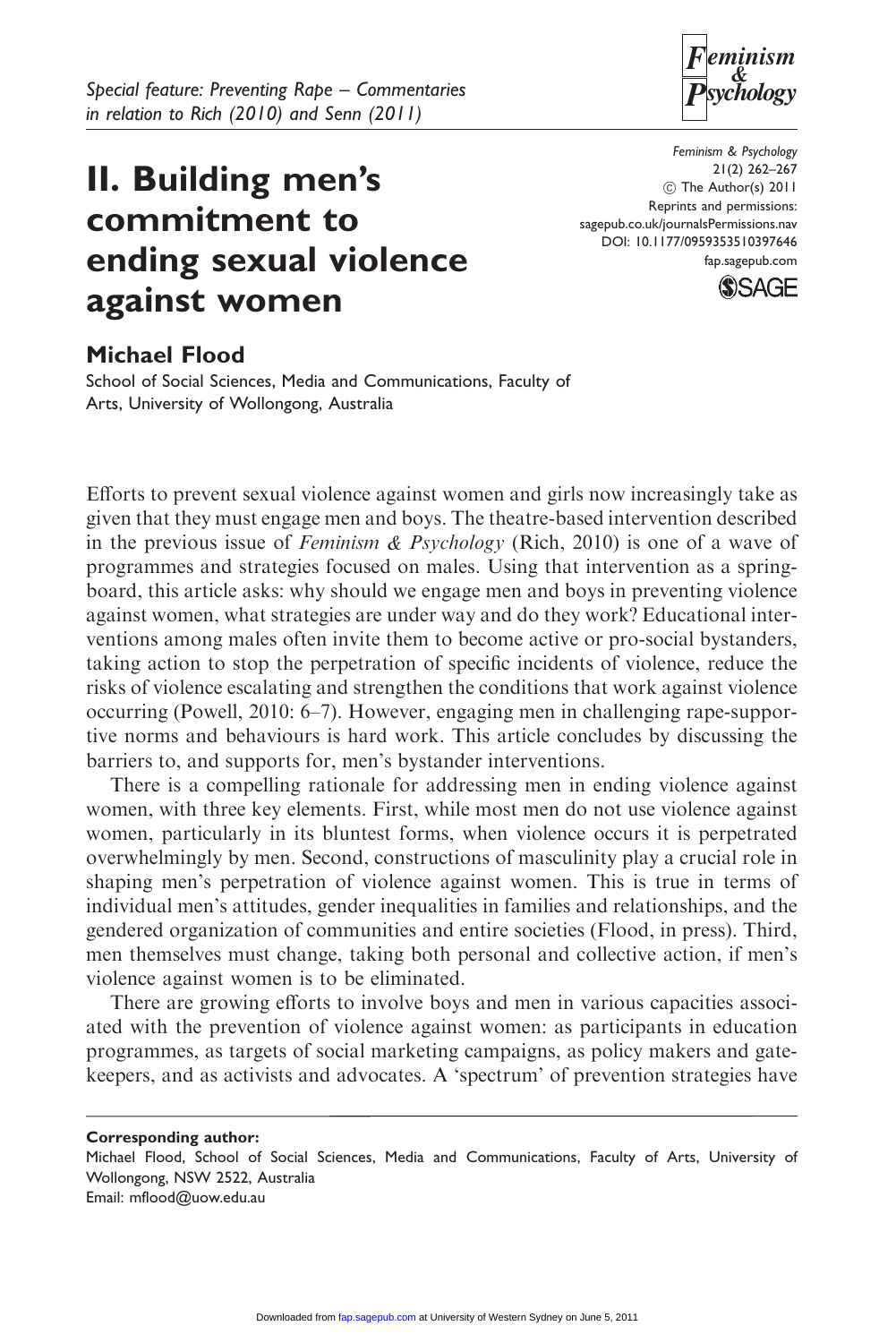been adopted, operating at multiple levels of the social order: promoting community education, educating providers, strengthening and mobilizing communities, changing organizational practices, and influencing laws and policies. The most common interventions aimed at boys and men are face-to-face educational strategies, based in schools and universities (Flood, in press). Interactive theatre-based interventions such as that described by Rich (2010) sit at this level, although they are less common than didactic education programmes, discussion groups, and other local strategies including social norms campaigns and bystander interventions.

There is a steadily increasing body of experience and knowledge regarding effective violence prevention practice among boys and men, often grounded in wider efforts to involve males in building gender equality. Senn (this issue) argues that very few programmes among men have demonstrated impacts on attitudes or behaviours. While there are certainly substantial limits to existing efforts, there is also an increasing body of evidence that well-designed interventions can make a difference to males' violence-related attitudes and behaviours (Flood, 2010: 32–3). For example, community education programmes have lessened males' adherence to rape-supportive attitudes, increased their victim empathy, reduced their reported likelihood to rape, and even reduced men's actual perpetration of sexual and physical aggression. Existing evaluations show that not all educational interventions are effective, the magnitude of change in attitudes often is small, changes often 'rebound' to pre-intervention levels one or two months after the intervention and some even become worse, and improvements in men's violence-supportive attitudes do not necessarily lead to reductions in their perpetration of violence. Nevertheless, some interventions demonstrate that it is possible to produce lasting change in men's attitudes and behaviours related to sexual violence (Flood, 2010: 32–3).

None of this means that efforts to prevent sexual violence against women and girls must prioritize work among males over work among females. It would be problematic to focus education efforts exclusively on men. Not all men will participate in education programmes, those who do are likely to have a lower potential of perpetrating intimate partner violence, and even if all men participated, no intervention is 100 per cent effective (Yeater and O'Donohue, 1999). Failing to direct violence prevention efforts to women would be to miss the opportunity to increase women's critical understandings of violence and to build on women's already-existing skills in recognizing, resisting and rejecting violence. In addition, educating women can change men: by shifting women's expectations of partners and intimate relations, interventions may increase the pressures on, and incentives for, heterosexual men to adopt non-violent practices and identities. Interventions can harness men's motivations to be accepted and liked by women by encouraging women's unwillingness to associate with sexist and aggressive men (Adams-Curtis and Forbes, 2004). Yes, this may seem unfair, but it is no more unfair or damaging than the consequences of current gender relations. Women's and men's education programmes should complement each other, to create synergistic effects that will accelerate shifts in social norms and gender relations.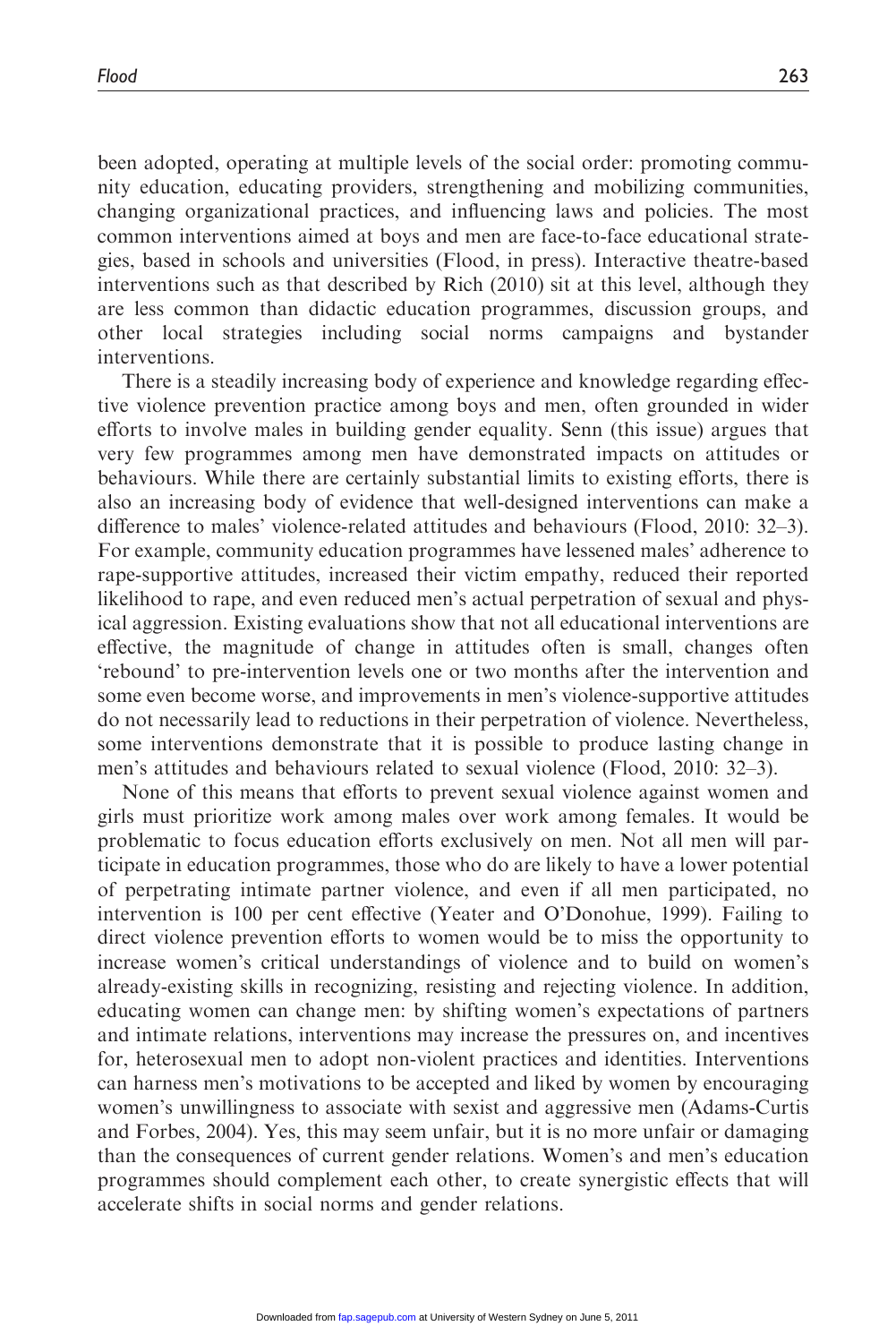There is no doubt that involving men in the work of preventing violence against women involves potential dangers: the dilution of a feminist agenda, the lessening of resources for the victims and survivors of this violence, and the marginalization of women's voices and leadership. These dangers overlap with those associated with involving men in gender-related programming and policy in general (Flood, 2007). At the same time, there is also a compelling feminist rationale for addressing men.

Both interventions described in detail by Senn and Rich have important strengths as forms of education. A recent review of violence prevention education identifies five features of effective practice: (1) a 'whole of institution' approach; (2) a well-developed programme framework and logic; (3) effective forms of curriculum delivery; (4) inclusive, relevant and culturally sensitive practice; and (5) substantive impact evaluation (Flood et al., 2009). Both interventions are able to make strong claims against at least some of these criteria. In relation to the third criterion in particular, both interACT theatre and the Enhanced AAA (Assess, Acknowledge, Act) programme involve teaching and learning methods that are interactive, participatory and skills-building.

InterACT theatre (Rich, 2010) invites men to develop personal and public commitments to non-violence, and there are obvious challenges here. For a start, a significant minority of men use sexual and physical violence against women, although data on this is limited (Flood, 2010: 12–14). Recent Australian data find that while most men do not condone violence against women, a significant minority excuse or justify violence in various circumstances, and this is particularly true for sexual violence (Flood, 2010: 15–22). Most males report that they are willing to intervene in situations of domestic violence or sexual coercion, although their interventions may not be helpful and some will support the perpetrator instead (Flood, 2010: 23–4).

Men's involvements in preventing men's sexual violence against women can be thought of in terms of a continuum, from 'changing men' to 'men changing'. 'Changing men' refers to programmes and policies that engage and change men as the 'targets' or 'objects' of intervention. 'Men changing' highlights a more active role in which men themselves act to reduce or prevent sexual violence. There are three forms of action men can take: (1) avoiding the personal use of violence against women, or to put this more positively, practising non-violence; (2) intervening in the violence of other men; and (3) addressing the social and cultural causes of violence (Berkowitz, 2004: 1).

In the first form of action, men 'put their own house in order', taking responsibility for violent behaviour and attitudes and striving to build respectful relations with the women and girls (and other men and boys) in their lives. In the second, men act as positive 'bystanders', taking steps to reduce or prevent violence against women. This may mean intervening in incidents of violence or their precursors, supporting victims, challenging perpetrators, or other actions (Flood, 2010: 35). It overlaps with the third form of action. Here, men contribute particularly to the primary prevention of violence against women by challenging the attitudes and norms, behaviours and inequalities that feed into violence against women.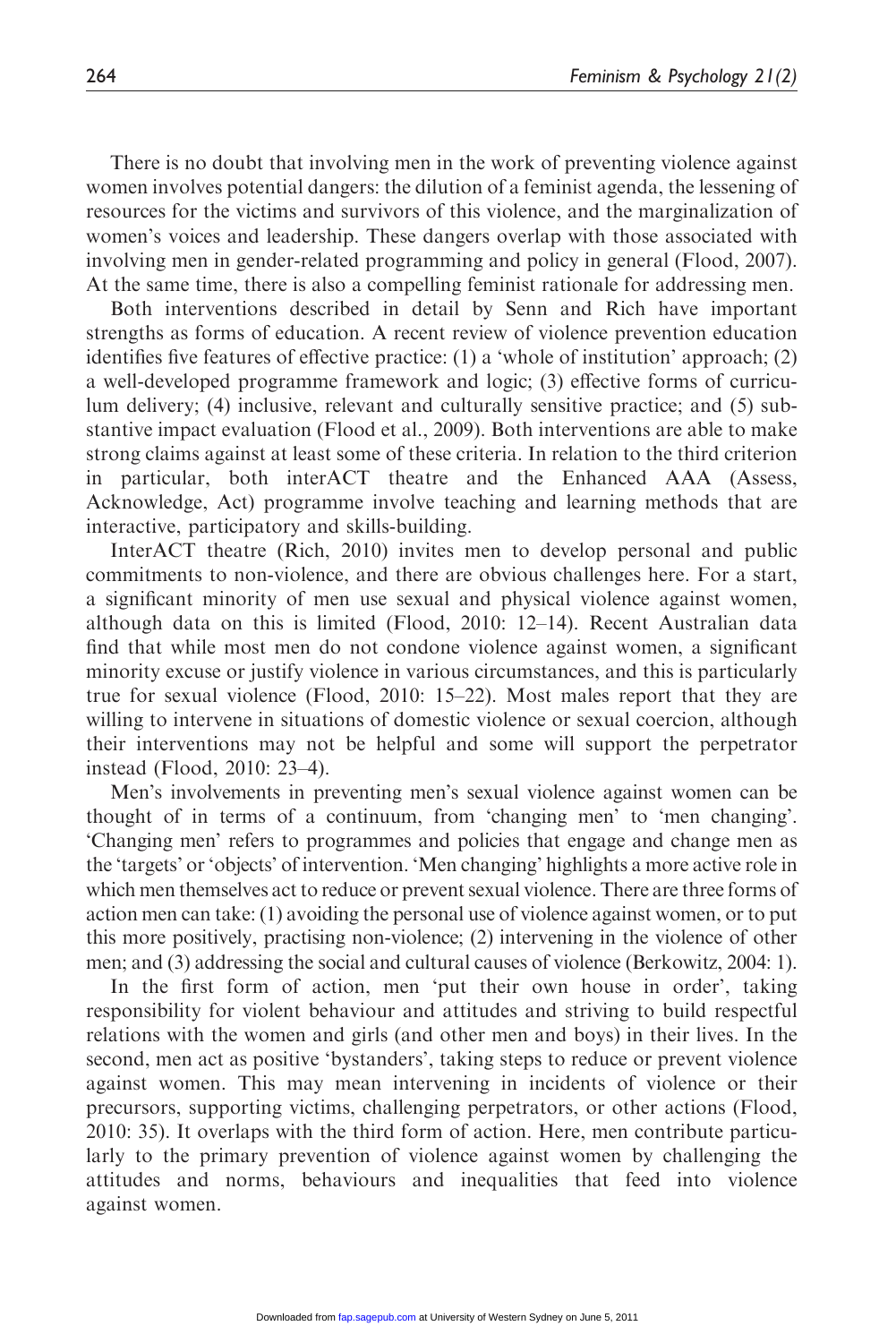Rich (2010) highlights the ways in which interactive theatre can be used to build men's (and women's) commitments to and skills in bystander intervention. For such work to be effective, it must address and overcome significant barriers to bystander intervention. In other words, there are significant barriers to ordinary men's participation in everyday actions that interrupt or challenge violence and violence-supportive behaviours.

One key factor is support for sexist and violence-supportive attitudes and norms. The same factors that shape some men's use of violence against women, and other men's tolerance for violence against women, also shape men's lack of involvement in efforts to address this violence. Violence-supportive norms are buttressed by common norms of gender in which male sexual aggression and female vulnerability is taken for granted.

Another influential factor is that men routinely overestimate the extent to which their peers agree with violence and sexism. Men overestimate each others' comfort with sexist, coercive and derogatory comments about and behaviour towards women, as several studies show (Flood, 2010: 36). Men's misperceptions of other men's tolerance for violence and sexism can feed into 'pluralistic ignorance' or 'false consensus'. In the first, men may go along with violence-supportive behaviours because they believe mistakenly that they are in the minority in opposing them. In the second, men who use violent and violence-supportive behaviours continue to do so because they believe falsely that they are in the majority, incorrectly interpreting other men's silence as approval. A significant predictor of men's willingness to intervene in behaviours that could lead to sexual assault is their perception of other men's willingness to intervene and, again, men underestimate this.

Men's apathy towards men's violence against women is shaped also by fear of others' reactions. Particularly when faced with actual incidents of violence, men may fear a violent response by the perpetrator (Coulter, 2003: 141–2). Men also may fear that their masculinity will be called into question, as a US study documented (Carlson, 2008: 14). Men's inaction is informed also by homophobia, and homophobic slurs and harassment are routine means for boys and men to police each others' performances of gender (Flood and Hamilton, 2008). Men and boys who engage in violence prevention may be ridiculed or harassed for lack of conformity to dominant masculine norms (Crooks et al., 2007: 231). More generally, men may avoid pro-social action because of their investment in managing others' impressions of them or their desire to preserve friendly relations (Powell, 2010: 17).

Some men's inaction is shaped by negative perceptions of violence prevention efforts themselves. In the context of widespread male defensiveness about men's violence against women, some men perceive anti-violence campaigns as 'anti-male', and for many this reflects a wider perception of feminism as hostile to and blaming of men (Flood 2005–06).

There are other, more general factors that shape men's capacity to take action to end violence against women, including the absence of knowledge of how to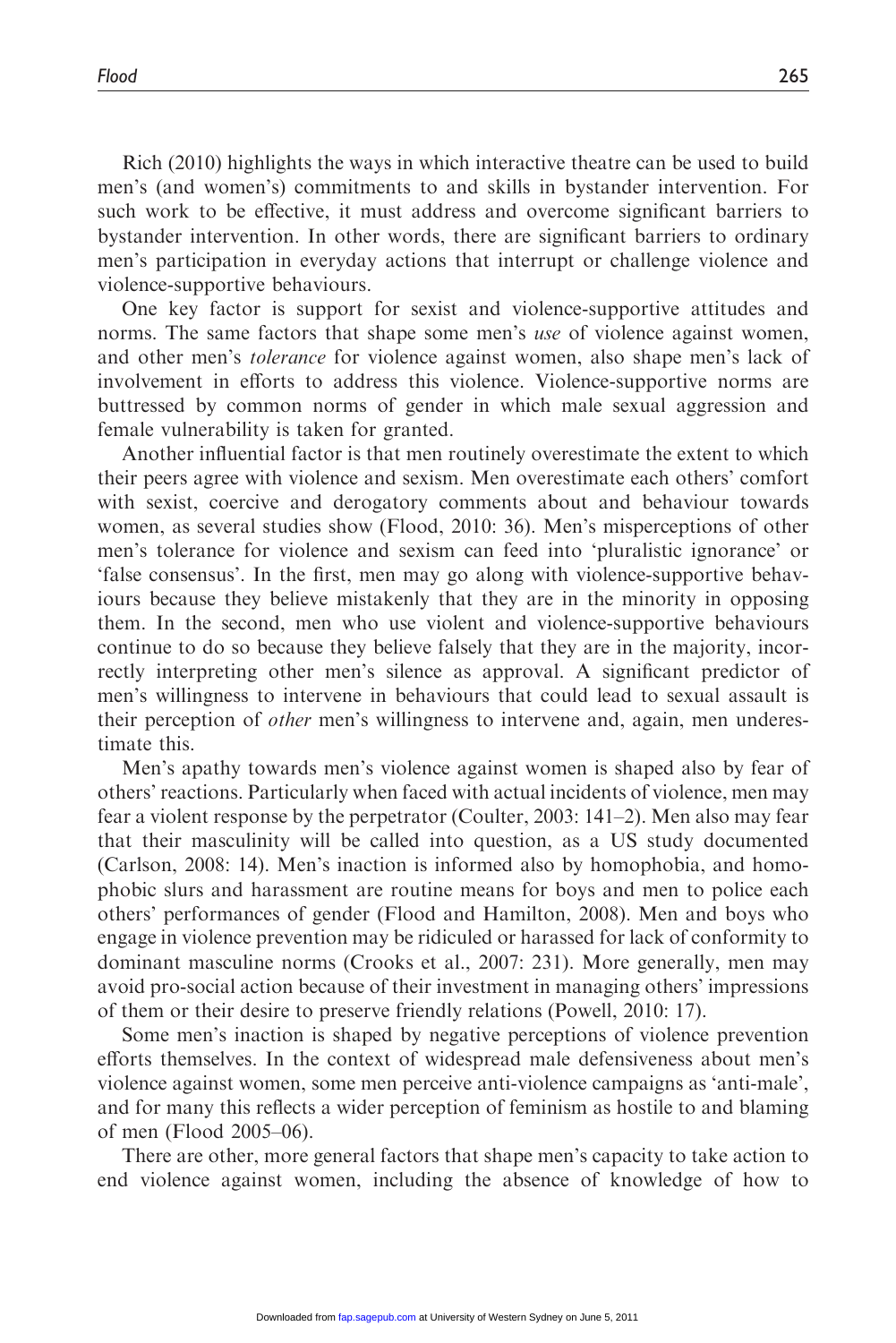intervene, skills in intervening and the perceived self-efficacy to act. Finally, some men avoid taking part in violence prevention efforts because of a fear of not being welcome, lack of prioritization, helplessness and defensiveness (Crooks et al., 2007: 219).

While there are significant barriers to men's involvement in efforts to end violence against women, there are also important sources of inspiration. Men are 'sensitized' to the issue of violence against women through hearing women's disclosures of violence, their love for and loyalties to particular women, their political and ethical commitments to justice and equality, and related experiences. Research among those men who have joined the struggle to end violence against women finds that men's involvements have been nurtured by tangible opportunities to participate, and sustained by a sense of a mandate for action, a deeper understanding of the issues, and the support of peers and a community (Flood, 2010: 33–35).

Each of these barriers to intervention has solutions. If men overestimate other men's acceptance of violence and sexism, then respond by documenting the levels of men's actual adherence to sexism and using this to shift peer beliefs. If men do not know how to get from vague good intentions to a more substantial personal involvement in preventing violence against women, give them small steps and specific actions, designed to build their awareness of violence and gender inequalities, rather than assuming that they will walk through the door having already completed a thorough personal reconstruction (Crooks et al., 2007: 223–4). If men fear reactions to their positive interventions as bystanders, build their skills in bystander intervention. Offer men a language for articulating their involvement in preventing violence against women, one that negates homophobia and anti-feminist stereotyping. Provide positive reinforcement for men's engagement in violence prevention, including such intrinsic rewards as the benefits of participating in groups and friendship circles with positive identities (Crooks et al., 2007: 234). These are just some of the strategies that can help forge men's positive and lasting involvements in reducing and preventing men's violence against women.

#### **References**

- Adams-Curtis LE and Forbes GB (2004) College women's experiences of sexual coercion: A review of cultural, perpetrator, victim, and situational variables. Trauma, Violence, & Abuse 5(2): 91–122.
- Berkowitz AD (2004) Working with men to prevent violence against women: An overview (Part One). National Resource Centre on Domestic Violence: VAWnet Applied Research Forum, October.
- Carlson M (2008) I'd rather go along and be considered a man: Masculinity and bystander intervention. The Journal of Men's Studies 16(1): 3–17.
- Coulter RP (2003) Boys doing good: Young men and gender equity. Educational Review 55(2): 135–145.